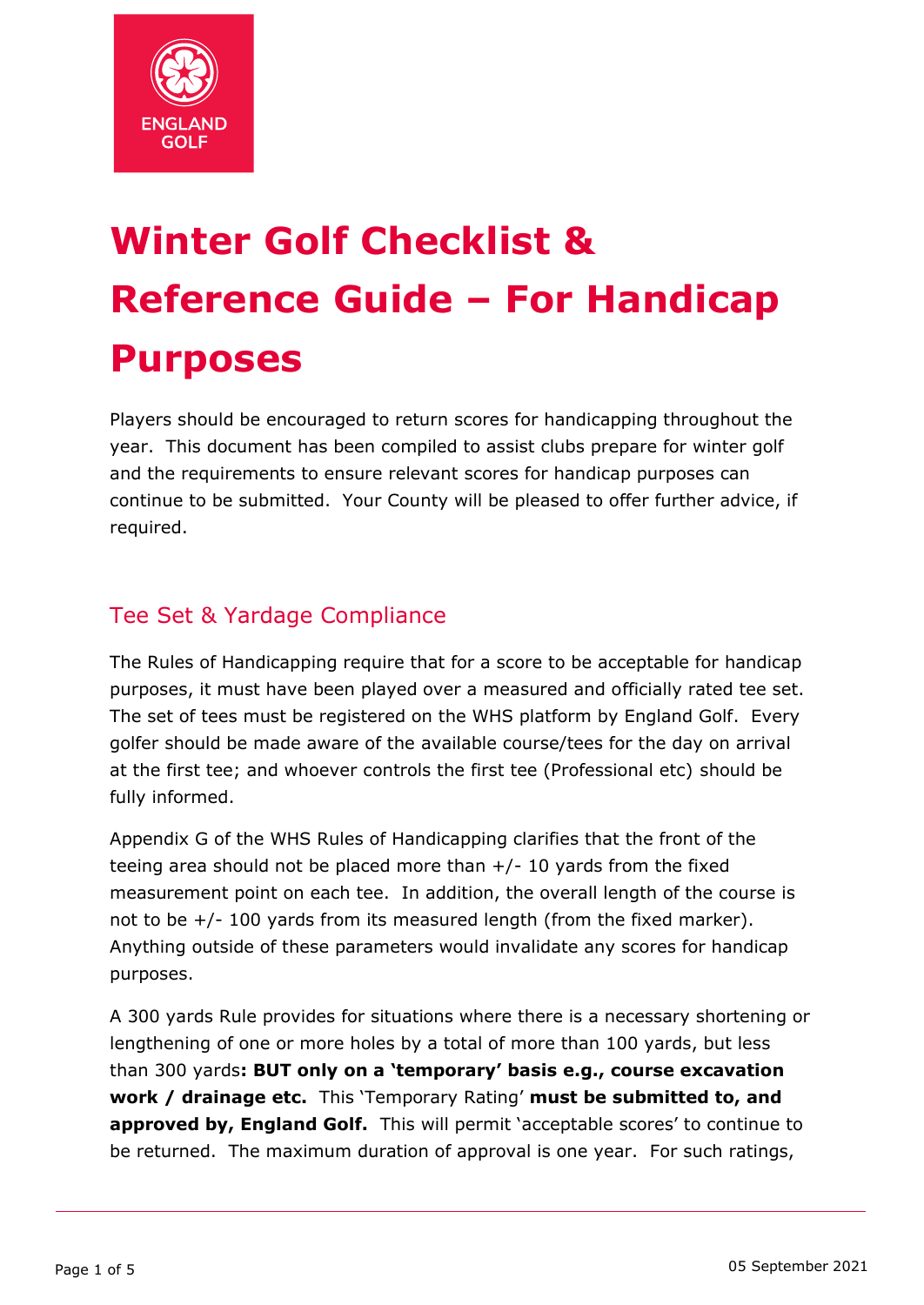

please use form CR003 obtainable from the England Golf website and submit the completed form together with the required documents to [course.rating@englandgolf.org](mailto:course.rating@englandgolf.org)

Clubs and green staff teams are to be made aware of these requirements when setting up a course or tee set.

## Default Markers

Within the WHS portal, clubs have the opportunity to switch on and off available tee sets. This functionality can stop scores being submitted in competitions and from general play at certain times of the year – for example to protect 'Championship' tees in the winter months or allow for course maintenance.

The image below illustrates the tick boxes involved. Any changes need to be saved.

|                                                 | <b>REPORTS</b><br><b>SETTINGS</b> |                                               |                                              |                              |                |                |                         |                |                |                |                |
|-------------------------------------------------|-----------------------------------|-----------------------------------------------|----------------------------------------------|------------------------------|----------------|----------------|-------------------------|----------------|----------------|----------------|----------------|
| <b>ACTIVE MARKERS FOR EACH DAY - (advanced)</b> |                                   |                                               |                                              |                              |                |                |                         |                |                |                |                |
| <b>COURSE</b>                                   | <b>Z</b> SHOW ALL                 | <b>18 HOLE</b>                                |                                              | 9 HOLE<br><b>ACTIVE DAYS</b> |                |                |                         |                |                |                |                |
| Woodhall Spa-Hotchkin v                         | <b>MENS</b><br><b>WOMENS</b>      | $\blacktriangleright$<br>$\blacktriangledown$ | $\blacktriangledown$<br>$\blacktriangledown$ |                              |                |                |                         |                |                |                |                |
|                                                 |                                   |                                               |                                              | <b>MON</b>                   | <b>TUE</b>     | WED            | <b>THU</b>              | FRI            | <b>SAT</b>     | <b>SUN</b>     |                |
| Woodhall Spa-Hotchkin                           | Blue                              |                                               |                                              | $\blacksquare$               | $\blacksquare$ | $\blacksquare$ | $\blacksquare$          | ø              | $\blacksquare$ | $\blacksquare$ | Options        |
| Woodhall Spa-Hotchkin                           | Green                             |                                               |                                              | $\blacksquare$               | $\blacksquare$ | $\blacksquare$ | $\blacksquare$          | $\blacksquare$ | ø              | $\blacksquare$ | <b>Options</b> |
| Woodhall Spa-Hotchkin                           | White                             |                                               |                                              | $\blacksquare$               | $\blacksquare$ | $\blacksquare$ | $\blacksquare$          | $\blacksquare$ | ø              | $\blacksquare$ | Options        |
| Woodhall Spa-Hotchkin                           | Yellow                            |                                               |                                              | $\blacksquare$               | $\blacksquare$ | $\blacksquare$ | $\blacksquare$          | $\blacksquare$ | ø              | $\blacksquare$ | Options        |
| Woodhall Spa-Hotchkin                           | Blue F9                           |                                               |                                              | $\blacksquare$               | $\blacksquare$ | $\blacksquare$ | $\blacksquare$          | ø              | ø              | $\blacksquare$ | Options        |
| Woodhall Spa-Hotchkin                           | Green F9                          |                                               |                                              | $\blacksquare$               | $\blacksquare$ | $\blacksquare$ | $\blacksquare$          | $\blacksquare$ | ø              | $\blacksquare$ | <b>Options</b> |
| Woodhall Spa-Hotchkin                           | White F9                          |                                               |                                              | $\blacksquare$               | $\blacksquare$ | $\blacksquare$ | $\blacksquare$          | $\blacksquare$ | ø              | $\blacksquare$ | Options        |
| Woodhall Spa-Hotchkin                           | Yellow F9                         |                                               |                                              | $\blacksquare$               | $\blacksquare$ | $\blacksquare$ | $\blacksquare$          | $\blacksquare$ | ø              | $\blacksquare$ | <b>Options</b> |
| Woodhall Spa-Hotchkin                           | Heather                           |                                               |                                              | $\blacksquare$               | $\blacksquare$ | $\blacksquare$ | $\blacksquare$          | $\blacksquare$ | ø              | $\blacksquare$ | <b>Options</b> |
| Woodhall Spa-Hotchkin                           | Red                               |                                               |                                              | $\blacksquare$               | $\blacksquare$ | $\blacksquare$ | $\overline{\mathbf{z}}$ | $\blacksquare$ | $\blacksquare$ | $\blacksquare$ | <b>Options</b> |
| Woodhall Spa-Hotchkin                           | Heather F9                        |                                               |                                              | $\blacksquare$               | $\blacksquare$ | $\blacksquare$ | $\blacksquare$          | $\blacksquare$ | ø              | $\blacksquare$ | Options        |
| Woodhall Spa-Hotchkin                           | Red F9                            |                                               |                                              | $\blacksquare$               | $\blacksquare$ | $\blacksquare$ | $\blacksquare$          | ø              | $\blacksquare$ | $\blacksquare$ | <b>Options</b> |

| <b>SAVE CHANGES</b> | <b>CANCEL</b> |
|---------------------|---------------|
|---------------------|---------------|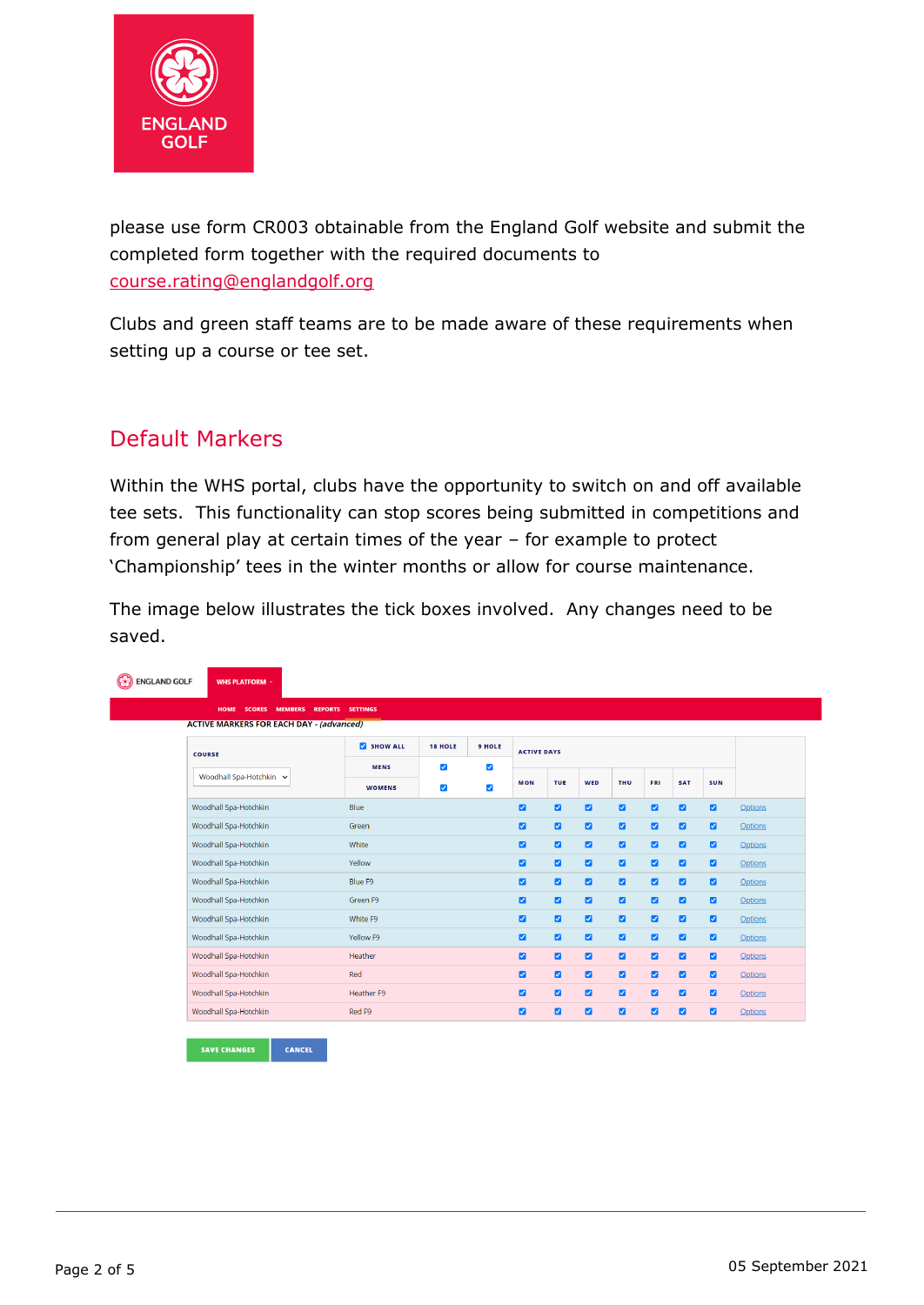

#### Winter Handicaps

As WHS allows for the submission of scores from measured and rated tee sets throughout the year, **any reference to a 'Winter Handicap' is no longer acceptable** (note: a player may only have one handicap). Clubs may not run their own handicapping system.

# Annual Review

The annual WHS handicap index review process is to be completed between 1<sup>st</sup> October and the end of December each year.

Specific criteria when completing a handicap review is detailed on pages 98 & 99 of the WHS Rules of Handicapping (Appendix D).

An Annual Review report with recommendations is available via the WHS portal, to ensure any review process is carried out in a consistent manner for all participants. Committees should also consider any player with a long-term illness or injury. It is recommended that a review of every player is NOT carried out. Full guidance notes are available on the EG website.

The Committee must inform the player of any adjustment in writing. Clubs are advised to record any changes within the 'notes' tab of each member record for players who-have been impacted by any handicap review.

## Preferred Lies

Ensure that all members and visitors are aware of the preferred lies period, which runs from the  $1<sup>st</sup>$  of October through to  $30<sup>th</sup>$  April each year. Any extension of preferred lies past the  $30<sup>th</sup>$  of April, must be approved by the relevant County. For scores to be acceptable for handicapping, the Local Rule may only allow the lie to be preferred on closely mown areas, within 6'' of the original lie of the ball.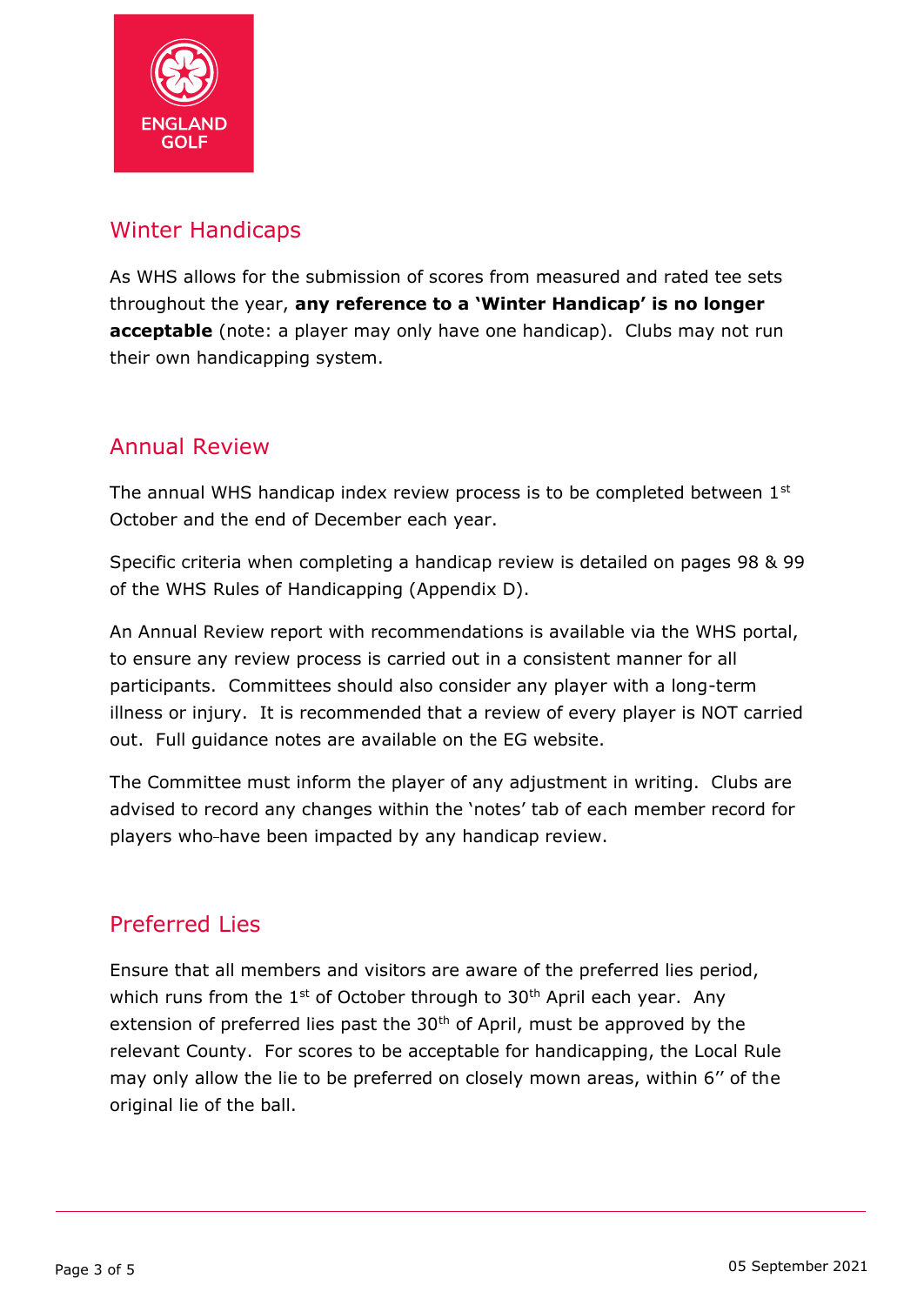

The Local Rule for marking, lifting, cleaning, and r**eplacing on the same spot**  may be used anywhere within the General Area.

Further details on the long and short version of the rules can be located via this link - <https://www.englandgolf.org/handicaps-rules/preferred-lies/>

# Mats (tees and fairway mats)

Acceptable Scores may be returned in Competitions and in General Play when there is a Local Rule in place requiring the compulsory use of fairway mats to protect the natural surfaces of the course, during the preferred lies period.

Suggested wording for local rule - *'When a player's ball lies in a part of the general area cut to fairway height or less and a putter is not being used for the stroke, the ball must be lifted, placed on and played from an Astroturf, or similar type, of mat. The mat must be placed as near as possible to where the ball originally lay, and the ball must be placed on the mat. The ball may be cleaned when lifted.'*

#### Bunkers

Providing a Local Rule is in place, bunkers may be taken out of play and marked as GUR for situations such as severe or prolonged wet weather. Bunkers flooded with water, can be marked as GUR; allowing scores to still be acceptable and returned for handicap purposes. Players must be made aware of which bunkers are GUR before play. There is no limit on the number of bunkers that can be taken 'out of play'.

#### Temporary Greens

For scores to be acceptable, no more than 2 temporary greens are allowed to be used. For a 9-hole course, only one temporary green will be allowed. Whilst temporary or alternative greens are acceptable for handicapping purposes,